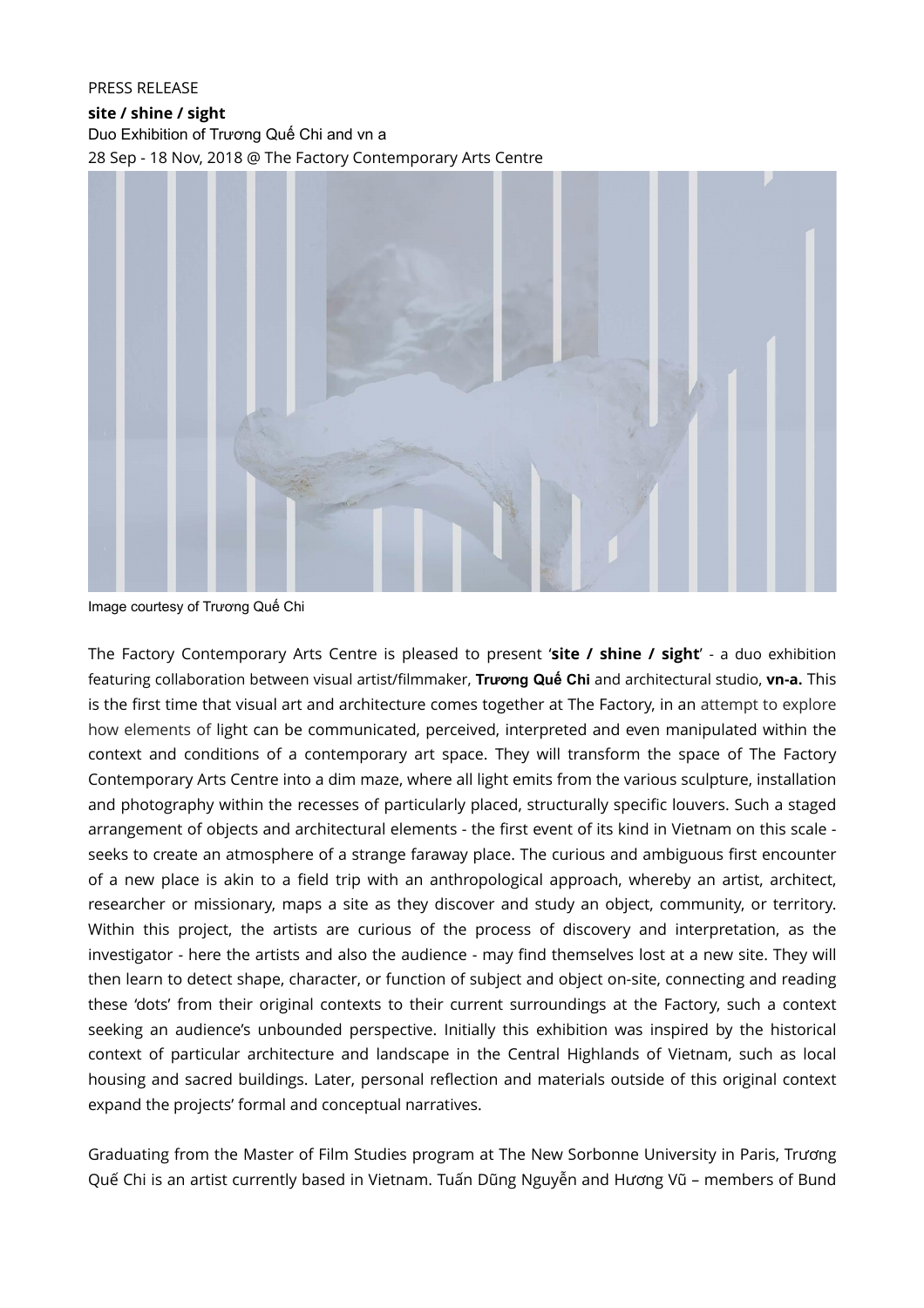Deutscher Architekten (BDA - Association of German Architects), Berlin branch – operate their studio, named 'vn a', between Berlin and Da Lat, Vietnam, winning second place at the VI Edition of the International Prize for Sacred Architecture in 2016.

This duo show between Trương Quế Chi and vn-a is a multilayered hermeneutic circle between light, space and object. Here, light sources integrate with the gallery structure, simultaneously deriving broader meaning for ideas of transformation, belief and transparency.

This exhibition is curated by **Arlette Quỳnh-Anh Trần**, with the weighty advice from architect **Anh Cường Nguyễn**.



For further enquiries, please contact: art@factoryartscentre.com | +84 (0)283744 2589 The Factory Contemporary Arts Centre, 15 Nguyen U Di, Thao Dien Ward, District 2, Ho Chi Minh City, Vietnam.

## **vn-a**

Hương Vũ and Tuấn Dũng Nguyễn completed their Diploma (equivalent to Master) at Laboratory for Integrative Architecture LIA – a research office at Technical University of Berlin, under Prof. Finn Geipel in 2008. They founded 'vn-a' – an architecture studio with two locations in Berlin and Dalat, Vietnam, in 2014. From October 2016, Tuấn Dũng Nguyễn worked as scientific assistant at the Institute for Industrial Buildings and Structural Design IIKE, Braunschweig University of Technology. In 2016 they won second place at the VI Edition of the International Prize for Sacred Architecture and first place at the Hanns Schaefer Preis Berlin. In 2017, they were appointed as full members of Bund Deutscher Architekten (BDA – Association of German Architects), Berlin branch, for their outstanding works and performances.

**Trương Quế Chi** (b. 1987) is an M.A. graduate of Film Studies from the University of Paris III: Sorbonne Nouvelle, and is active in both visual art and the cinema scene as filmmaker, artist and curator. She examines the spectacle of everyday violence in Vietnam and delves into the complex relationship between archive, memory and imagination. Her works have been featured at 'When I stop by the Cape', Nhà Sàn Collective, Vietnam (2017); 'Cosmopolis #1', Centre Pompidou, France (2017); 'Skylines with Flying People 3', Nhà Sàn Collective, Vietnam (2015-2017); 'Oberhausen International Film Festival', Germany (2015); 'Rencontres Internationales Paris/Berlin', Gaité Lyrique, Paris, Haus der Kulturen der Welt, Berlin (2015); and Torino Film Festival', Italy (2014). Trương is currently a member of Nhà Sàn Collective's curator board and a film lecturer at the Hanoi University of Theatre and Cinema.